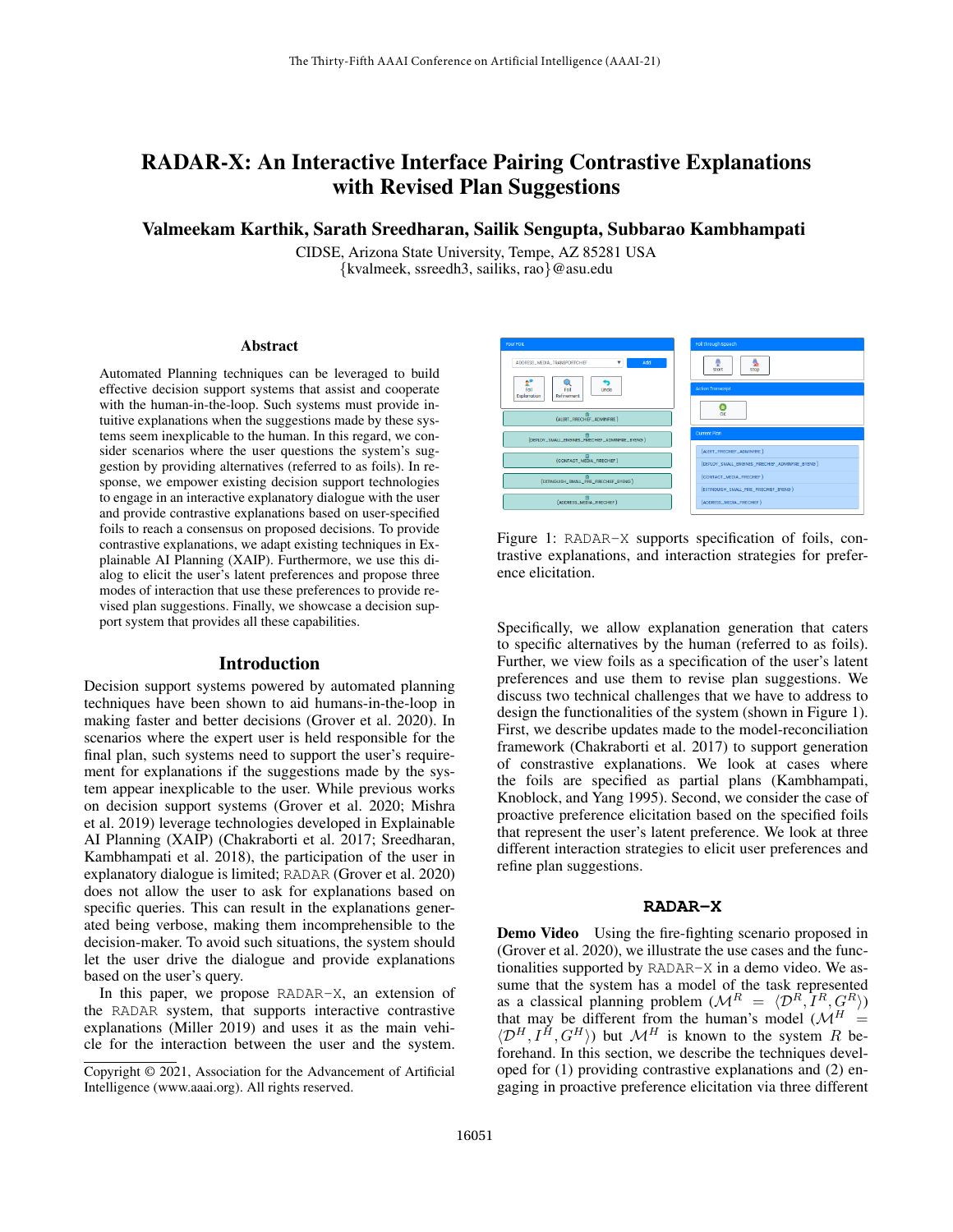interaction mechanisms. The demo video can be found at https://bit.ly/2Uzhciq.

## Supporting Contrastive Explanations

A contrastive explanation is generally seen as an answer to questions of the form "Why P and not Q?" (Miller 2019), where P is the fact being explained and Q is the foil or the alternative expected by the explainee (or the user). In decision support systems, a natural way such explanations could arise are cases where the system suggests a plan (the fact being explained) and the user wants to know why the plan they were expecting (the foil) was not chosen. We focus on scenarios where the mismatch between the suggested plan and user's expectation, arise due to model mismatch (Chakraborti et al. 2017). The user's foil represents a set of actions and ordering constraints over these actions; it can be thought of as specifying a set of alternate plans, where every plan in the set includes the specified actions and meets the ordering constraints. The need for explanation arises when the specified foil (1) cannot be part of a (valid) plan in the planner's model  $(M<sup>R</sup>)$  or (2) is sub-optimal or costlier than the optimal plan suggested by the system. We consider the former case and, further, allow users to raise additional foils after each explanation thereby making the explanation a multi-step procedure. In order to give the explanation, RADAR-X searches in the space of models, starting from the human model  $(M^H)$ , to find a particular model where the given foil cannot be realized (i.e there exists no valid plan in the model that satisfies the partial plan).<sup>1</sup> This is a modification of the Minimally Complete Explanations Search presented in (Chakraborti et al. 2017). The model difference between the found model and the initial human model is presented as the explanation and can be viewed as the correction that needs to be made in the human's model for refuting the suggested foil.

### Proactive Preference Elicitation - Suggesting Plans

Even though the human's model is updated and the human understands that the given foil is invalid, it can still be seen as an indication of some unspecified preferences of the user. Foils can be thus used as a way to identify plans that are closer to the user's expectations. In RADAR-X, we identify such plans using three strategies.

Closest plan approach: In this approach, we look at generating the *closest plan* to the specified foil which implies using the largest part of the foil in the revised plan. For this, we revisit the plan-recognition-as-planning methodology presented in (Ramírez and Geffner 2009) and construct a simple compilation that encodes the partial foils as soft constraints and imposes penalties if any of them are violated when coming up with a plan. This is similar in spirit to (Sohrabi, Riabov, and Udrea 2016). Once the plan suggestion is generated, the user can either accept the plan or engage in recurring interactions to reach a final plan that they prefer.

Conflict sets approach: Even though the plan generated using the above compilation utilizes the largest part of the foil, the actions may have different importance to the user; hence, a planner may choose to use parts of the foil that are less important to the user. Thus, to reach the final plan that the user prefers, they might have to engage in recurring interactions thereby increasing the amount of effort the user has to put in to make sure that the planner generates a plan of his/her liking. A simple attempt to reduce the cognitive load on the user would be to provide all possible sets of conflicting actions in the specified foil and ask the user to resolve them. To find such conflict sets, we employ a systematic breadth-first search in the space of subsets of the foil (similar to that of the Systematic Strengthening (SysS) approach in (Eifler et al. 2020)). We compile each subset into a planning problem (using (Ramírez and Geffner 2009)) and check if the corresponding problem is unsolvable. $2$  Subsets corresponding to unsolvable problems are presented to the user to resolve them by removing an action from the set. Using these preferences, a plan suggestion is presented to the user.

Plausible sets approach: In this approach, we do a similar search in the space of subsets and present to the user all the maximal valid subsets of the foil as options to choose from. Maximal valid subsets can be considered as subsets which contain the maximum number of actions from the foil and a plan can be generated using *all* of the actions present in the subset. To find such sets, we use an idea similar to that of Systematic Weakening (SysW) mentioned in (Eifler et al. 2020). We compile each subset into a planning problem (using (Ramírez and Geffner 2009)) and try to generate a plan. An unsolvability test (similar to that of the previous approach) is done before generating the plan to discard unsolvable subsets. In the case of successful plan generation, the corresponding subset is deemed to be valid. Note that subsets that are already part of a valid subset are not checked as we aim to present the maximal plausible sets. Once all the valid subsets are found, they are presented to elicit the preference of the user and then, based on the preference, a plan is suggested.

Further details: A detailed description of the techniques behind RADAR-X can be found in (Valmeekam et al. 2020)

#### Acknowledgements

The research is supported in part by ONR grants N00014- 16-1-2892, N00014-18-1-2442, N00014-18-1-2840, N00014-19-1-2119, AFOSR grant FA9550-18-1-0067, DARPA SAIL-ON grant W911NF-19-2-0006.

<sup>&</sup>lt;sup>1</sup>We convert the goal condition test for the model space search into a compiled planning problem which is only solvable if there exists a valid completion of the foil in the model. To speed up this test we can rely on faster unsolvability tests that are sound but not complete. For example, in this work, we used  $h^m$  based tests in the initial states.

 $2$ If we relax the requirement of obtaining optimal conflict sets, we can rely on faster unsolvability tests that are sound but not complete; similar to the one mentioned previously.